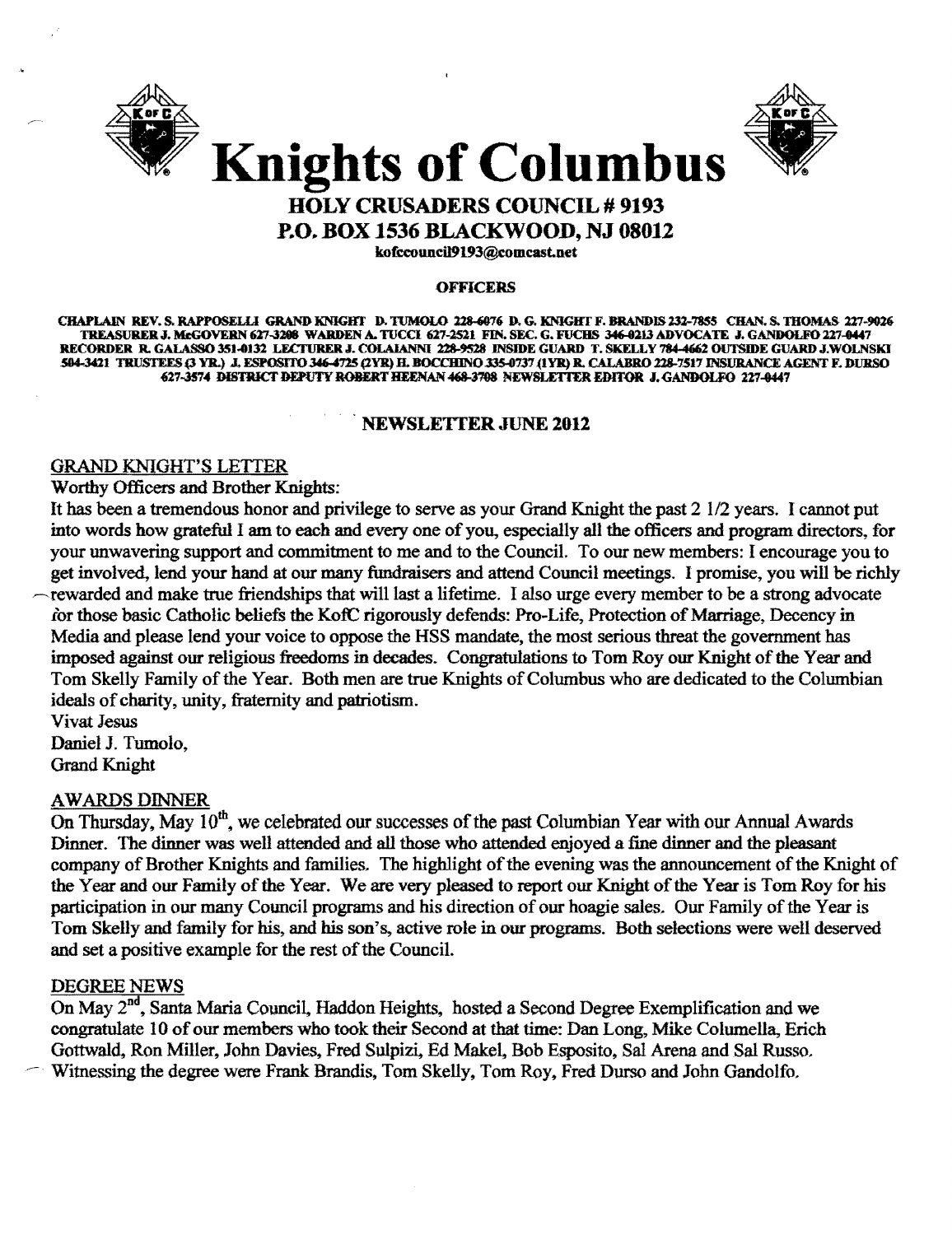# ANNUAL GOLF TOURNAMENT

The "Bob Stefano Memorial Golf Tournament", June  $15<sup>th</sup>$ , 2012. Our Committee requests that all Knights attempt to sell a tee ad and/or obtain a door prize. The Council will donate 10% of the profits to the 3 facilities for Citizens with Intellectual Disabilities to whom we normally contribute.

# KNIGHT/FAMILY OF THE MONTH

Our knight of the month for May was John Gandolfo (Convention Representative). Our family of the month for May was Rich Calabrese and family (Golf Outing). Thank you.

# MOTHER'S DAY CARNATION SALE

On Mother's Day, May  $13<sup>m</sup>$ , we collected donations after all the Masses, at OLOH Church, from the sale of carnations, to benefit Pro-Life. Thanks to the direction of Jeff Lilley, and the assistance of the membership that helped, we collected \$376 which the Council rounded up to \$400, and donated the funds to the National Life Center.

# CAMPAIGN FOR PEOPLE WITH INTELLECTUAL DISABILITIES

During the weekend of April 27-29, our Council participated in the annual Knights of Columbus fund raising drive for People with Intellectual Disabilities. Thanks to the direction of Bob & Pauline Vogelsong, assisted byBob Calabro and 20 of our members, our parishioners, friends and supporters, we collected \$2,027. We also thank OLOH, Meadows Diner and Dunkin Doughnuts Chews Landing for allowing us to collect.

# CHAPLAIN'S CORNER

Out of love, God created the world and everything and everyone in it. Out of love, God provides all that is necessary for the world's continued existence. Out of love, God sent his only begotten Son to make adequate expiation for fallen mankind. Out of love, God offers countless graces that lead us all the way to heaven.

# KNIGHTS OF COLUMBUS INSURANCE

An insurance check-up can be as important as an annual physical. Unlike many other products, you don't just need money to obtain life insurance, long term care or disability income insurance. You also need good health, and no one knows when your health could change.

Did you take time out of your schedule last year to meet with me? If you did, thank you for seeing me and helping secure your fmancial future. I will be in touch with you to schedule your annual review to verify that everything is heading in the right direction. We'll make sure that if your goals and budget have changed, your plan still works for you. If you didn't have a meeting with me last year, I hope you will answer my invitation this year. It's a wise idea to have an expert look at your finances. Schedule some time to visit with me, your professional Knights of Columbus insurance agent, and I'll provide and insurance check-up that will quickly identify any gaps in your family's life insurance program.

Did I mention my check-up is free of charge? When was the last time your received something for free that could be providing value to you and your family for generations? And I'll come to your house when it fits your schedule. Call me today. Fred Durso, FICF, Field Agent, (856) 401-3055

# COUNCIL ELECTIONS

Our Council elections will take place at our June  $14<sup>nt</sup>$  business meeting. Our Grand Knight, Dan Tumolo, has appointed a nominating committee that includes Bob Calabro and John Gandolfo, to prepare a slate of candidates. Here are the candidates: Grand Knight-Frank Brandis, Deputy Grand Knight-Bob Galasso, Chancellor-Tom Skelly, Warden-Tom Roy, Treasurer-Jim McGovern, Advocate-John Gandolfo, Recorder-Joe Pettineo Jr., Outside Guard-Jack Wolnski, Inside Guard-AI Tucci, Trustee 3yr-Dan Tumolo. If you are interested in being nominated contact a member of the nominating committee or our Grand Knight. Finally, nominations may be made from the floor at the election meeting.

#### FOURTH DEGREE NEWS

Thank you to all who contributed to our drive for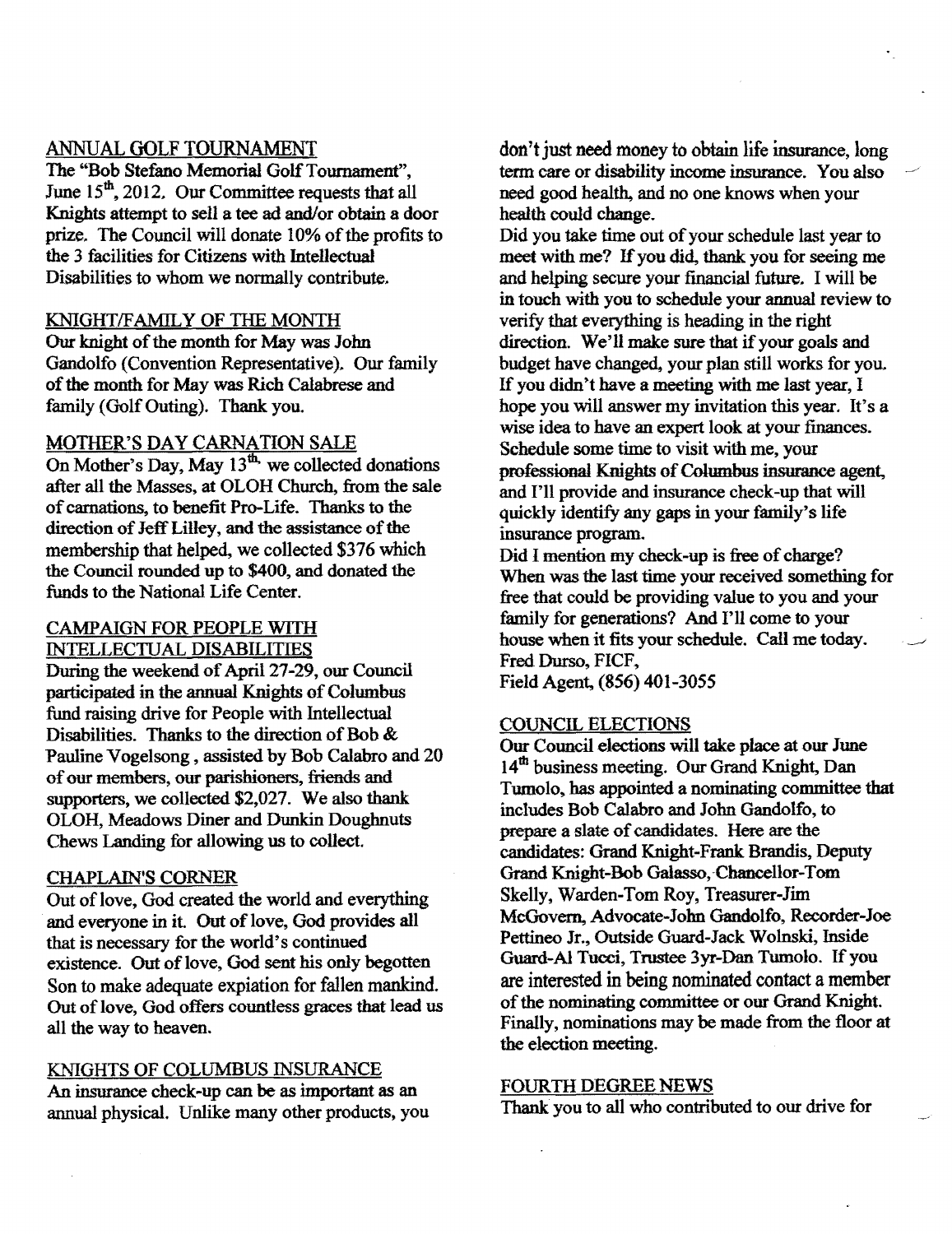rlothing and toilet articles for Veterans Haven and Vineland State Veterans Home. All Third Knights with 6 months as a Knight are invited to an Open House on Wednesday, June  $6<sup>th</sup>$ , at 7:30 PM in the Our Lady of Hope Parish Center, in the Fr McGivney room. This is an invitation to learn about the Fourth Degree (The Patriotic Degree). You will find it very interesting. Thursday, June  $21<sup>st</sup>$ , bus trip to Lancaster, Pa. for lunch and the biblical story of Jonah. The cost is \$95 adults \$75 children. Contact Barry Start 856 384-5883 or bstart711@comcast.net. The Bishop Schad Assembly meets on the 3<sup>rd</sup> Wednesday of the month in the Parish Center.

#### STATE CONVENTON

The Annual New Jersey Knights of Columbus State Convention was held in the Wildwood Convention Center during the weekend of May 18-20. The convention business featured the reelection of our Worthy State Officers: State Deputy-Dan Rossi, State Secretary-Andy Lipenta, State Treasurer

Bruce DeMolli, State Advocate-Tony Moskal and State Warden-Bob Hatler. However, the highlight of the convention was the visit and address from our Worthy Supreme Knight, Carl Anderson. Mr. Anderson spoke both forcefully and eloquently about the serious issues that we face as knights and Catholics. He reiterated our position against abortion and same-sex marriages. But, on an equally serious note, he talked about the mandate issued by the Department of Health and Human Services (HHS) that would force all employer health plans to include free contraceptives, sterilizations and abortion-inducing drugs, regardless of moral or religious objections. Religious employers like Catholic universities and hospitals will be forced to provide services that directly contradict their teachings. We view this as an attack on religious freedom. The Supreme Court is set to rule on Obamacare at the end of June. Whether the law is upheld or not, we must demand that our health care laws respect religious liberty.

# **EDITORIAL**

On May  $10^{th}$  we celebrated our accomplishments of

the past Columbian Year and there was much to be proud of. High on the list was of very successful Membership effort. Our April 26<sup>th</sup>, first degree brought in 12 new members, one reactivation and one transfer for a total of 14 and that is very good. On this occasion, we congratulated Tom Roy, our knight of the year and Tom Skelly and family, our family of the year. We can look back on our success with the Appreciation Breakfast, the hoagie sales, our blood donor drives, Pro-Life efforts, and a couple dozen more. And we think we had a good time and a feeling of accomplishment. And so, Congratulations to you, members of Holy Crusaders Council No. 9193 on a job well done. But, we're not finished and the work\fun goes on. We look forward to our coming Golf Tournament, an important fund raiser, to close out this year. Support it and participate in it and have a good time. Vivat Jesus.

#### JUNE BIRTHDAYS AND ANNIVERSARIES

The following Knights or members of their families will celebrate their birthdays this month: John Amugo, George Badame, Ryan Belmont, Frank Calabrese, Tom Conway, Sr., Don DeNarie, Erin Little, Rose Massaro, James McGovern, Judith Michalak, Russ Mogavero, Lisa Muldowney, Hugh Murray, Joe Patterson, Joe Pettineo Jr., Joe Riviello, Lucy Sirolli, Barry Lee Start, Mrs. Dolores Tucci, Gus Urbano, and Dennis Wirth. The following members will celebrate their anniversaries: Mr.&Mrs. John Iovacchino, Mr.&Mrs. Andrew Rescinito, Mr.&Mrs. William Toner. If we missed someone's birthday or anniversary, contact John Gandolfo (227-0447).

### IMPORTANT DATES

June 1 First Friday (OLOH Chapel) June 7 Officers Meeting (8 PM Parish Center) June 14 Council Elections (8 PM Parish Center) June 15 Annual GolfOuting (Valleybrook) June 28 Council Meeting (8 PM Parish Center) July 5 Officers Meeting (8 PM Parish Center) July 6 First Friday (OLOH Chapel) July 12 Council Meeting (8 PM Parish Center) July 26 Council Meeting (8 PM Parish Center)